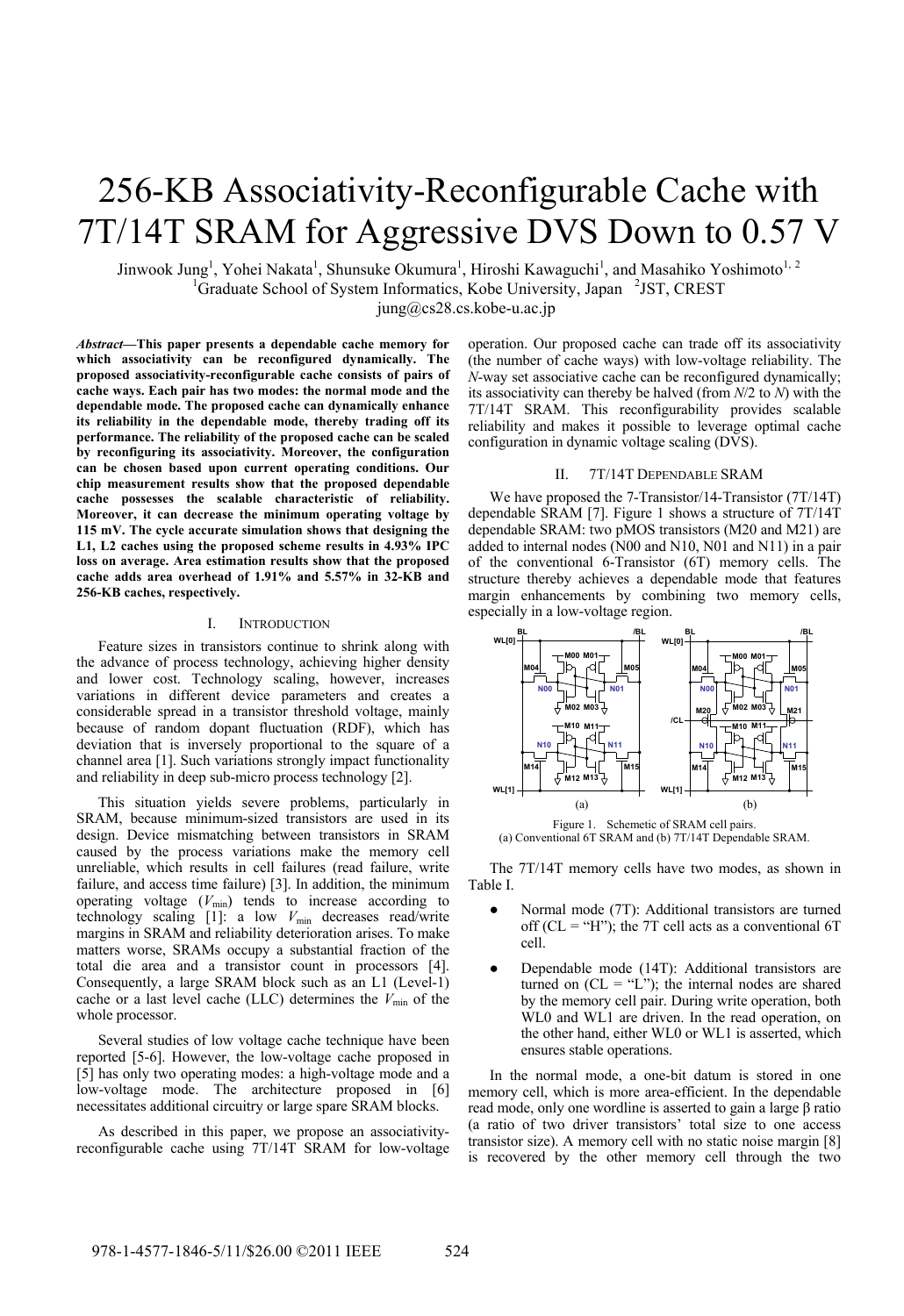connecting pMOS transistors. In the dependable write mode, a datum is written into a pair of memory cells by asserting both wordlines, which averages and mitigates the write margin degradation. In addition, the dependable mode has better softerror tolerance because its internal node has more capacitance [9].

TABLE I. TWO MODES IN THE 7T/14T DEPENDABLE SRAM

| Mode                  | # of memory cells<br>comprising 1 bit | # of WL drivers | CL.        |
|-----------------------|---------------------------------------|-----------------|------------|
| Normal                | 1(7T/bit)                             |                 | Off('H")   |
| Dependable<br>(write) | 2(14T/bit)                            |                 | On $("L")$ |
| Dependable<br>(read)  | 2(14T/bit)                            |                 | On $("L")$ |

The dependable mode and normal mode can be switched according to the operating voltage, power limit, and required reliability in an application. If the 7T/14T SRAM has sufficient operation margins, for instance, then the recovery feature of 7T/14T SRAM can be disabled when it operates at high voltage by negating the two connecting pMOS transistors. In the dependable mode, a one-bit datum is stored in two memory cells, although the quality of the information differs from that of the normal mode. We designate this concept as 'quality of a bit (QoB)', in which the operating voltage, power, and bit error rate (BER) are controlled as attributes of one-bit information [7]. The information quality is scalable in the 7T/14T memory cell.

#### III. PROPOSED CACHE ARCHITECTURE

In this section, we describe the proposed associativityreconfigurable scheme. The *N*-way set associative cache using the proposed 7T/14T SRAM can change its associativity dynamically between *N*/2 and *N*. Figures 2 and 3 depict the organization of the proposed cache; adjacent two ways compose a pair of odd-even ways. These pairs of two ways enable application of the 7T/14T SRAM-dependent feature to the cache design. If there is no need to leverage the enhanced reliability of the dependable mode (for instance, when the operating voltage margin is sufficient to operate properly or application software requires large cache capacity for high performance rather than improved reliability), two ways in a pair operate separately in the normal mode, as shown in Figure 2. Figure 3 portrays the case of the dependable mode; odd-even ways in a pair are logically bound together.



Figure 2. Organization of the associativity-reconfigurable cache. All pairs of odd-even ways operate in the normal mode using 7T SRAM.



Figure 3. Organization of the associativity-reconfigurable cache. Pair 0 operates in the dependable mode using 14T SRAM.

Figure 4 illustrates detailed views f the dependable cache ways interleaving odd-even cache lines. Because a one-bit dat um in the dependable way is made up of a pair of memory cells, the capacity is halved and the associativity is decreased by one in a pair of ways, but improved reliability is obtainable. If the operation margins are sufficient or if high performance is a critical issue, each pair of ways might be detached and be operated respectively as described above.



Figure 4. Composition of a dependable cache way in the dependable mode:  $(a)$  physical and  $(b)$  logical allocations.

arbitrarily by enabling or negating corresponding control lines (CL s in Figure 1); which pair of two ways and how many Configuration of the proposed cache can be determined pairs to be applied can be parameterized. It is necessary to write back dirty cache lines to the next level cache or main memory before entering the dependable mode: dirty odd lines in the even way of the pair, and dirty even lines in the odd way. In this way, the proposed cache scheme can dynamically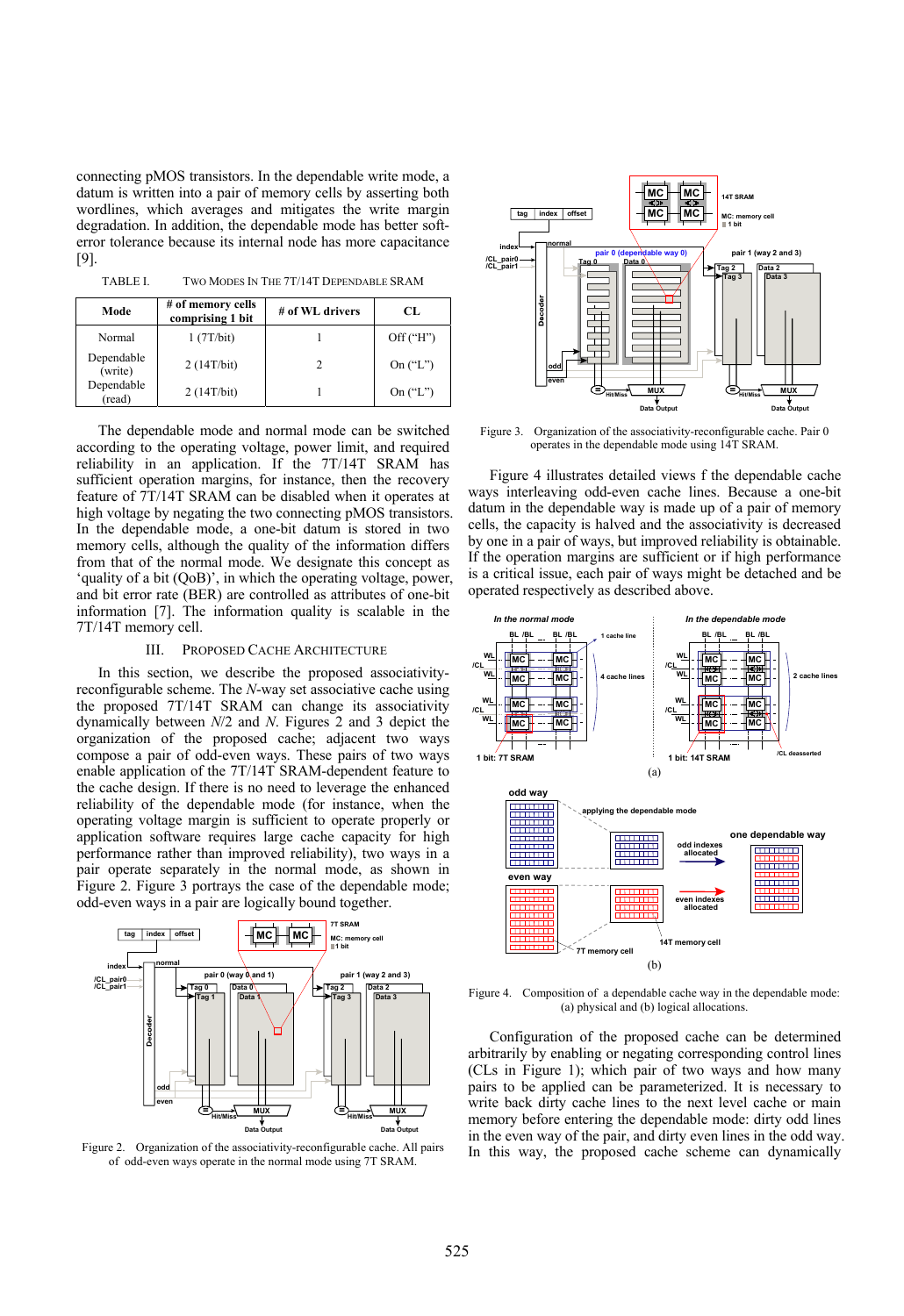change its associativity, and obtain adaptive reliability. Appropriate associativity can be chosen by applying the dependable mode to some pairs of ways selectively, and therefore optimal reliability is obtainable.

In order to implement the proposed cache, it is necessary to use decoders as shown in Figure 5; these are one *n*-to-2*<sup>n</sup>* decoder and one *n*−1-to-2*<sup>n</sup>−*<sup>1</sup> decoder (where *n* is a bit width of the cache index). In the normal mode, the upper  $n$ -to-2<sup>n</sup> decoder is activated and it drives each cache way independently. On the other hand, in the dependable mode, the *n*−1-to-2<sup>*n*−1</sup> decoder is asserted in the dependable mode; a pair of odd-even ways comprises one dependable way. Operating as one dependable way, because the capacity is halved, it is necessary to decide either the odd way or the even way in the pair of ways is chosen. The LSB (least significant bit) in the cache index is used to do so; if the LSB is 0,  $n-1$ -to-2<sup>n−1</sup> decoder's output connected to the even way in the pair of ways, otherwise (if the LSB is 1) *n*−1-to-2<sup>*n*-1</sup> decoder's output connected to the odd way.



Figure 5. Implementation of decoders for the proposed cache.

#### IV. EVALUATION

In this section, we describe evaluation of the proposed associativity-reconfigurable cache. The cache system configuration is presented in TABLE II. The minimum operating voltage  $(V_{\text{min}})$  improvement is evaluated based on measurement results, and the simulated performance overhead is analyzed. We also estimated the area overhead of the proposed cache.

TABLE II. CACHE SYSTEM CONFIGURATION

| Instruction L1 (IL1) Cache, | 32 KB 8-way set associative cache                            |  |
|-----------------------------|--------------------------------------------------------------|--|
| Data L1 (DL1) Cache         | (with $2.75$ KB tag array)                                   |  |
| <b>Unified L2 Cache</b>     | 256 KB 8-way set associative cache<br>(with 19 KB tag array) |  |

#### $A.$  *Measurement Results*

To evaluate the  $V_{\text{min}}$  improvements in our proposed cache, we measured 512-Kbit 7T/14T SRAM macros manufactured in a 65-nm process. It can be regarded as two ways of eightwa y 256-KB L2 cache: i.e., a pair of odd-even ways in the proposed associativity-reconfigurable cache. Therefore,  $V_{\text{min}}$ improvement in the eight-way 256-KB L2 cache is evaluated with measuring four 512-Kbit 7T/14T SRAM macros. A 512- Kbit 7T/14T SRAM can also be matched to a 32-KB IL1 cache and 32-KB DL1 cache. Therefore, we can evaluate  $V_{\text{min}}$ improvements in the eight-way 32-KB IL1 and DL1 caches by measuring one 512-Kbit SRAM macro. We measured one more 512-Kbit SRAM macro to evaluate the tag arrays in the L1 and L2 caches.

the measured  $V_{\text{min}}$ s are 0.685 V, 0.645 V, 0.630 V, and 0.610 V, respectively, whereas in the dependable mode, the Figure 6 shows the measured  $V_{\text{min}}$ s of each pair of ways in the 256-KB L2 cache tag and data arrays. In the normal mode, respective values are reduced to 0.570 V, 0.550 V, 0.540 V, and 0.530 V. As an eight-way L2 cache, the proposed cache can operate at 0.685 V. If Pair 0 changes its mode to the dependable mode, the proposed cache can operate at 0.645 V as 7-way cache. Likewise, the  $V_{\text{min}}$  can be scaled by trading off the associativity.



Figure 6. Measured  $V_{\text{min}}$ s of each pair of ways in the L2cache.

Figure 7 summarizes the  $V_{\text{min}}$  scalability in the proposed associativity-reconfigurable cache. If all the four pair of ways enter the dependable mode, the proposed cache can operate as a f our-way 128-KB cache at 0.570 V, achieving a 115-mV lower  $V_{\text{min}}$  than the eight-way 256-KB in the normal mode. Applying the dependable mode in one pair of ways reduces  $V_{\text{min}}$  by 30 mV ~ 40 mV. We also evaluated the  $V_{\text{min}}$  of 32-KB IL1 and DL1 cache in the same way. The IL1 cache and the DL1 cache can operate eight-way 32-KB in the normal mode at 0.610 V and 0.600 V, respectively. This value is larger than the four-way L2 cache's  $V_{\text{min}}$ . Consequently, in the case in which the L2 cache operates as a four-way 128-KB, two L1 caches enter the dependable mode for achieving minimum  $V_{\text{min}}$ . In this case, the IL1 and DL1 caches operate as five-way 20-KB caches when the L2 cache operates as a four-way 128- KB cache.



Figure 7. Measured  $V_{\text{min}}$ s in the proposed caches when changing associativity.

#### *B. Performance evaluation*

cache architecture. Since the proposed cache downsizes the associativity and capacity in the dependable mode, it affects a We simulate the performance overhead of the proposed cache hit rate and thus a processor performance; it is necessary to evaluate the impact on the performance. The SESC [10] cycle-accurate simulator is used to measure the performance degradation of the proposed scheme. TABLE III shows the voltage-independent baseline processor configuration.